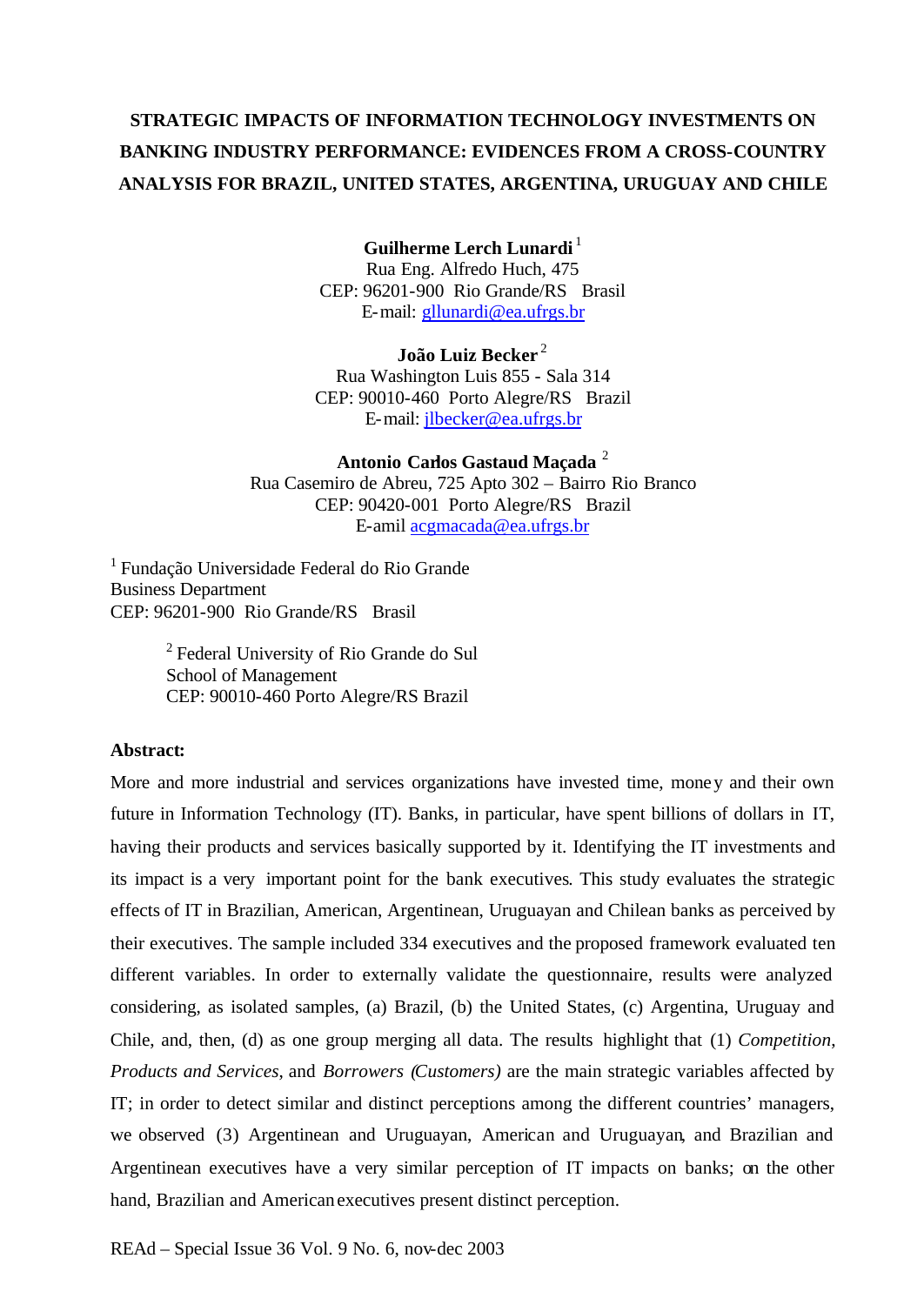**Key-words:** information technology, impact, evaluation, banks, cross-country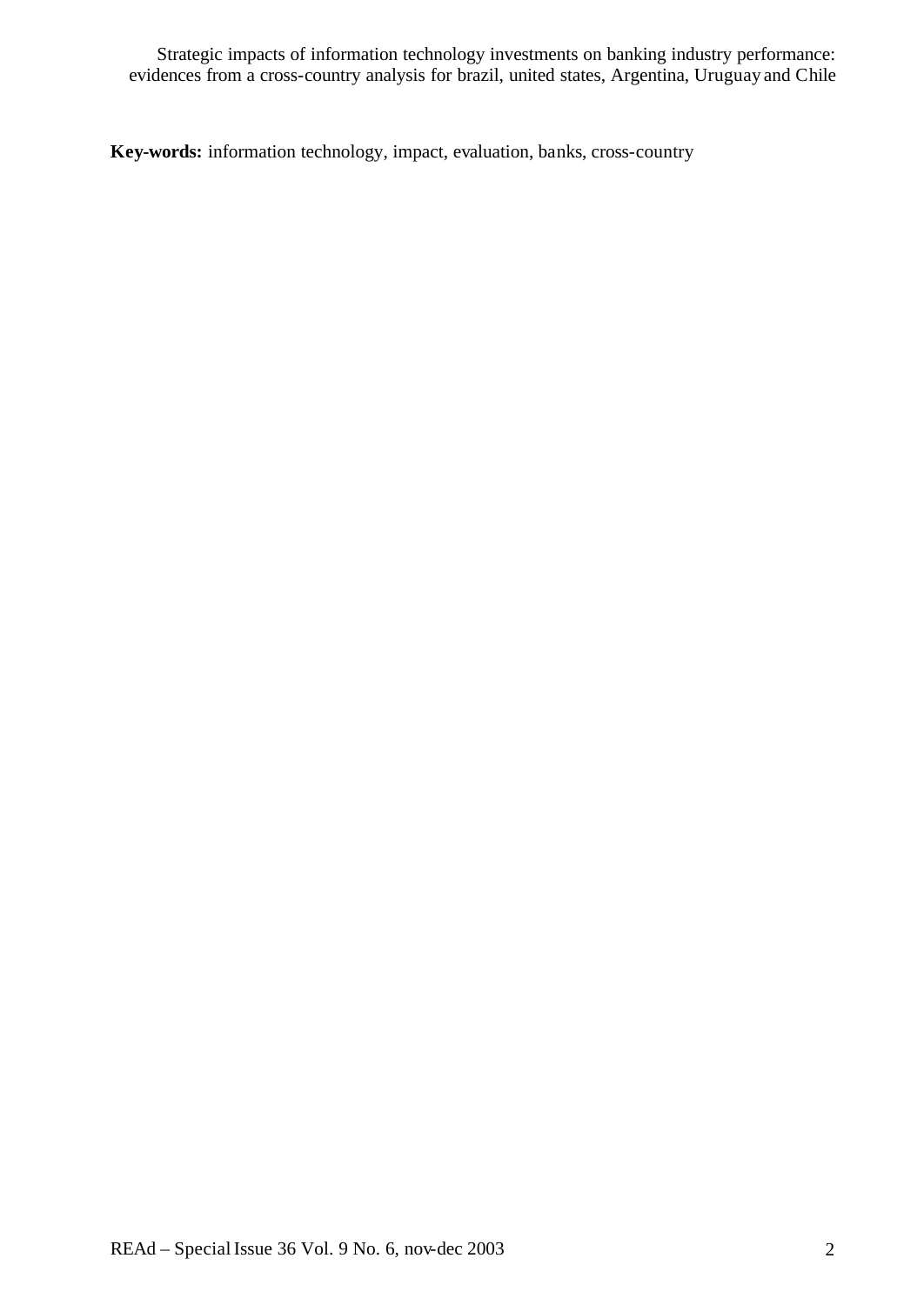#### **1. Introduction**

More and more industrial and services organizations have invested time, money and their own future in Information Technology (IT) [1]. Citibank and Federal Express are companies that have had IT budgets around US\$ 1 billion [2]. Competition and rivalry have showed up like the main reasons to justify the huge expenses in this technology – in both domestic and international markets. IT has been used as a strategic business tool and competitive weapon.

However, whether the investments done in IT actually bring real benefits to the organizations is still a matter of debate in the academy. Some recent studies about IT investments showed positive and highly expressive effects [3] [4] [5]. Researchers and practitioners have agreed in the fact that traditional analysis – focused only on financial or technological aspects – are not complete. Different alternative methods have been suggested to complement investment evaluation [6].

Banking industry, in particular, has spent billions of dollars in information technology, having its products and services basically supported by it. Between 1999 and 2002, Brazilian banks employed around US\$ 3 billion in IT (hardware, software and communication devices) [7]. Banks from Latin America are intended to increase their IT investments in 60% from 1999 to 2003 [8]. Identifying the IT investments and its impact on the banking industry is a very important point for the banks. It is important that both banking managers and banking IT managers be able to deal with and justify the resources spent on this technology [6] [9].

This study evaluates the strategic impact of IT in Brazilian, American, Argentinean, Uruguayan, and Chilean banks. The central objectives are (a) propose a simple and validated framework to analyze the IT effects in the banks; (b) indicate the main strategic variables affected by IT in these banks; and (c) detect similar and distinct perceptions among the different countries' managers. The paper is organized as follows. First, we describe some constructs for measuring the potential impact of information technology in the organizational strategic variables. Then, the research method is detailed. This is followed by the presentationof the main results and the discussion about the study.

## **2. A comprehensive model for measuring the impact of Information Technology on strategy**

This study describes the IT impacts on organizational strategic variables, more specifically on banking industry. It is an extension of Maçada and Becker's framework [10] that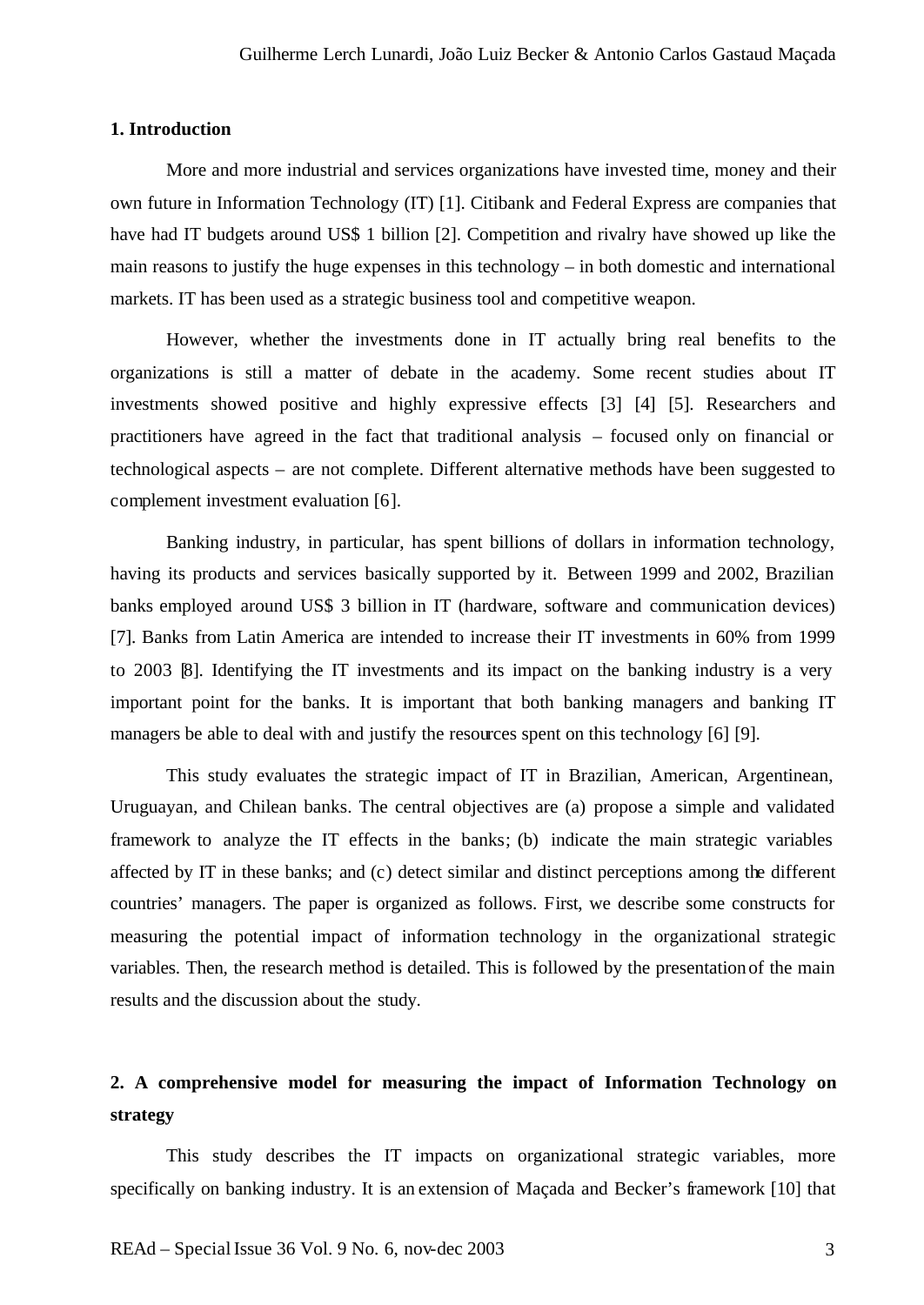is supported by two previous studies – Mahmood & Soon [11] and Palvia [12], both evaluating the IT impact on the market. The first one measures its effect on domestic markets, while the last assess global impact. The present study combines both perspectives, once banks are in a domestically and internationally competitive environment.

A comprehensive list of variables was established by reviewing some studies of previous researchers to ensure that all variables that are potentially affected by IT be identified. The choice of framework's variables reflects the present economic and competitive scenery where banks are inserted: reduction of costs, prompt utilization of new technologies, financial institutions' efforts to conquest and maintain customers, new and sophisticated products' insertion, and joints/alliances between banks. All of the framework's organizational strategic variables, which are affected by IT, are described below.

#### **Suppliers**

IT improves the power upon suppliers. Organizations can use IT to evaluate and identify resources' suppliers, besides detecting alternative sources [13] [14] [15] [16] [17].

## **Pricing**

IT can help to change prices and improve their formation at the best moment, providing important information like cost of product, data market, etc. [18].

#### **Borrowers**

IT can support organizations' customers providing information about products and services, besides improving customer services like administrative supports  $[13] [14] [15] [16] [17]$ .

#### **Government and Country Requirements**

There are some government and country requirements which can difficult or facilitate the entrance of companies in a global market. IT can be used successfully to treat these requirements [12].

#### **Cost Structure and Capacity**

Huge investments in automation (e.g. ATM's) can reduce unit cost, achieve economies of scale through better utilization of machinery, space, labor and energy, and, at the same time, reduce the cost of tailoring products/services to market segments [19] [20] [21].

#### **Products and Services**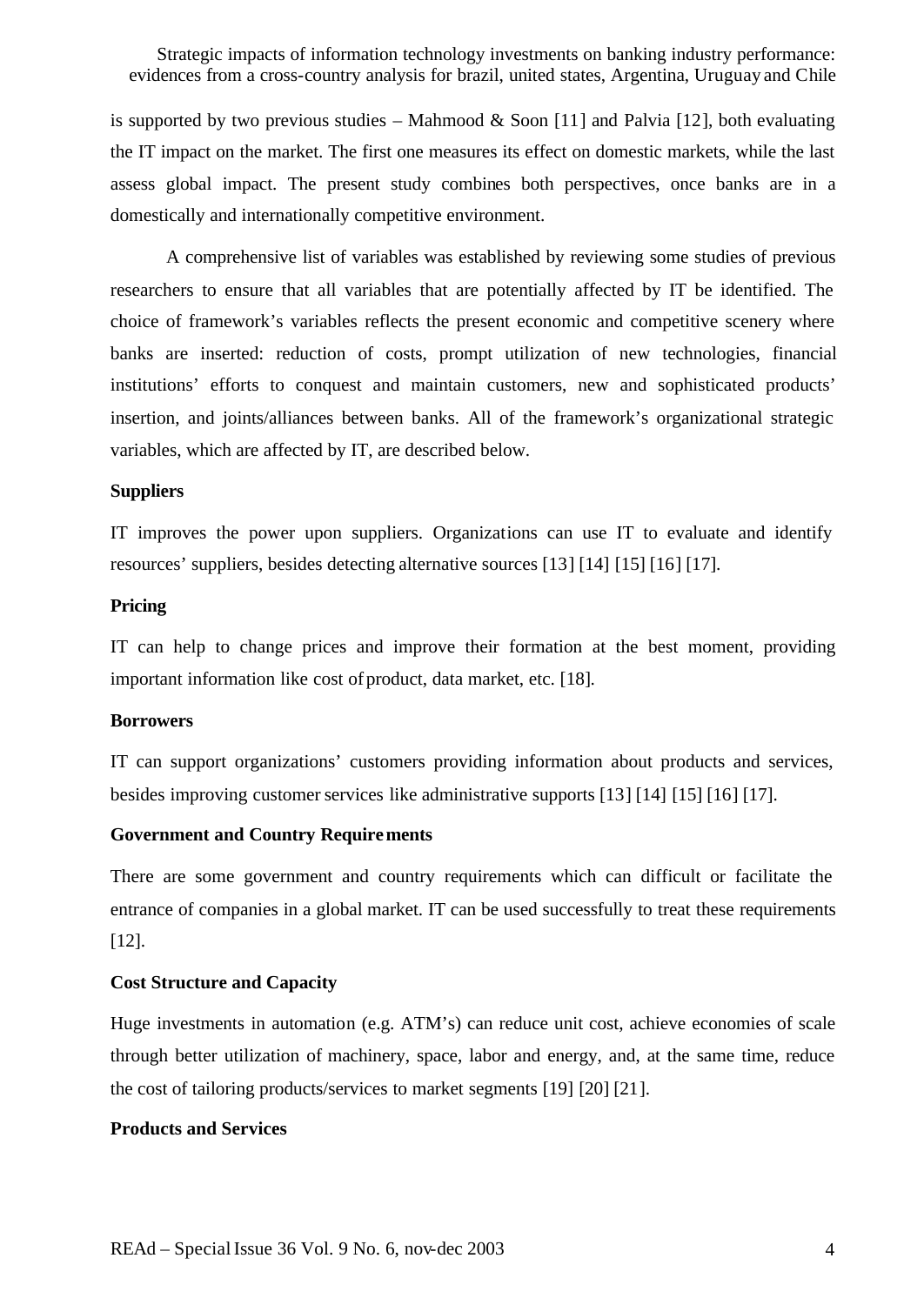IT can change the products and services through speeding up their life cycle, enhancing their value, improving their quality, and providing adequate responses to customers' inquiries of products/services information [15] [20] [21].

### **Interorganizational Co-ordination**

IT helps the relationship between suppliers-buyers, producers/distributors, and distributorsbuyers to benefit one another. Its evolution has contributed to facilitate the interchange of information in a competitive market [16] [20].

#### **Interorganizational Efficiency**

Different IT (e.g. videoconference, e-mail) have been used to make the interorganizational communication pattern better, faster, more convenient, and more reliable. Organizations can monitor and co-ordinate, from a closer standpoint, the activities done by their customers, their suppliers, and other firms. These companies can expand their share of market in both domestic and international markets [15] [16] [20].

## **Competition**

IT can increase the company competitiveness in different ways as differentiating its products and services, offering products or services that its opponents cannot match, providing substitutes before them, and establishing its market shares [14] [15] [16] [17] [21].

## **Internal Organizational Efficiency**

The decision's making process can be simplified through the IT usage (e.g. Decision Support System). IT can provide better coordination between function areas. In a service company, a simple computerized system, supported by IT, can help to diminish the delivery time and the back-log in the line. An internal efficiency can bring some benefits as increasing profit margins and market shares [13] [15] [17] [21].

## **Internationalization**

IT permits the internationalization of the banking businesses. It improves the competitiveness of the banks, through strategic alliances in different countries. Furthermore, IT has been fundamental to push and accelerate the business internationalization [12] [23].

#### **Collecting Costs and Switching Costs**

All IT users face switching costs. If an organization is trying to get in the market or introduce a new IT (e.g. Internet, ERP) to be more competitive, it should not neglect the required costs for the customers to purchase its products, services and information. This variable includes both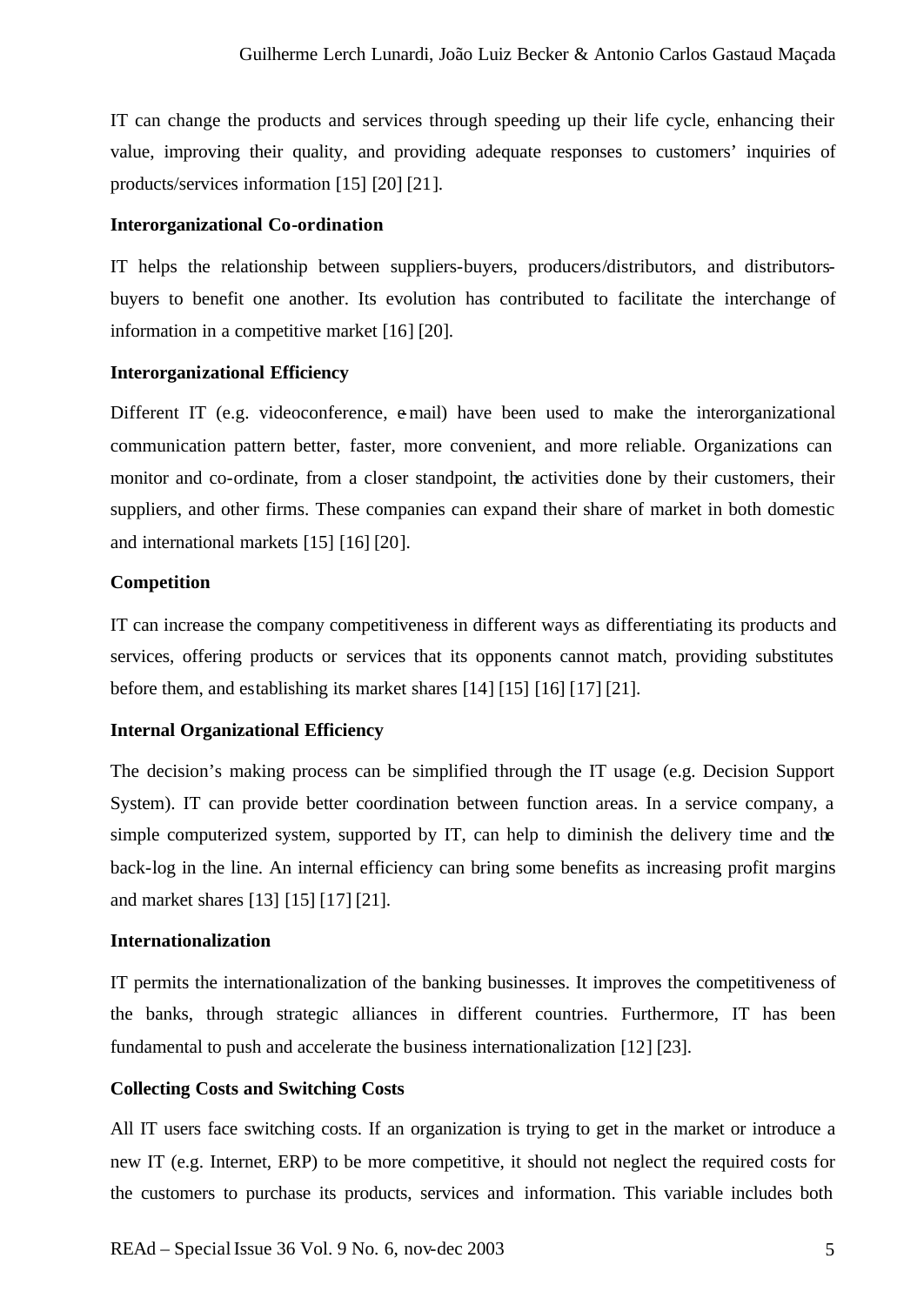time and money spent to seek new suppliers, ensure quality profits, reduce delivery time, and manage contracts [13] [15] [16].

Next section describes how the framework, developed by using the variables identified above, was empirically validated and its reliability was critically tested.

#### **3. Research Method**

We identified twelve different variables potentially affected by IT in the literature, resulting in 35 items - listed in question form. Each question asked in what extent a specific item contributed to the whole impact of the information technology, following a five point Likert-type scale where  $1 =$  no extent,  $2 =$  little extent,  $3 =$  some extent,  $4 =$  great extent and  $5 =$  very great extent. Bank' name and executive's work section were identified to make some analysis of variance possible.

The total sample included 334 executives (141 from Brazil, 84 from the United States, 56 from Argentina, 39 from Uruguay, and 14 from Chile). From the whole sample, 155 were executives of IT and 179 were other functional executives. The data were collected from May 1998 to January 2001 (Brazil: 1998, United States: 1999, Uruguay: 2000, Argentine and Chile: 2001). The questionnaires were sent to banks which were associated to Brazilian Banks Federation (FEBRABAN), American Banks Association (ABA), Uruguayan Banks Association (ABU), Argentinean Banks Association (ABA), and Chilean Financial Institutions Association (ABIF). Executives from 68 Brazilian banks (representing 79% of all FEBRABAN banks' patrimony), 52 American banks, 15 Argentinean banks (representing more than 50% of all ABA banks' patrimony), 11 Uruguayan banks (representing about 70% of all ABU banks' patrimony), and 5 Chilean banks (representing 55% of all ABIF banks' patrimony) answered the questionnaire.

In order to externally validate the questionnaire, results were analyzed considering, as isolated samples, (a) Brazil, (b) the United States, (c) Argentina, Uruguay and Chile, and, then, (d) as one group merging all data. We made in each sample the validity of face (adapting the questionnaire's vocabulary for the measurement purpose), content (determining if the survey items are representative of the topic being measure), and construct (purposing to attach the theory with the questionnaire's items) [24]. We describe the variables validation steps above: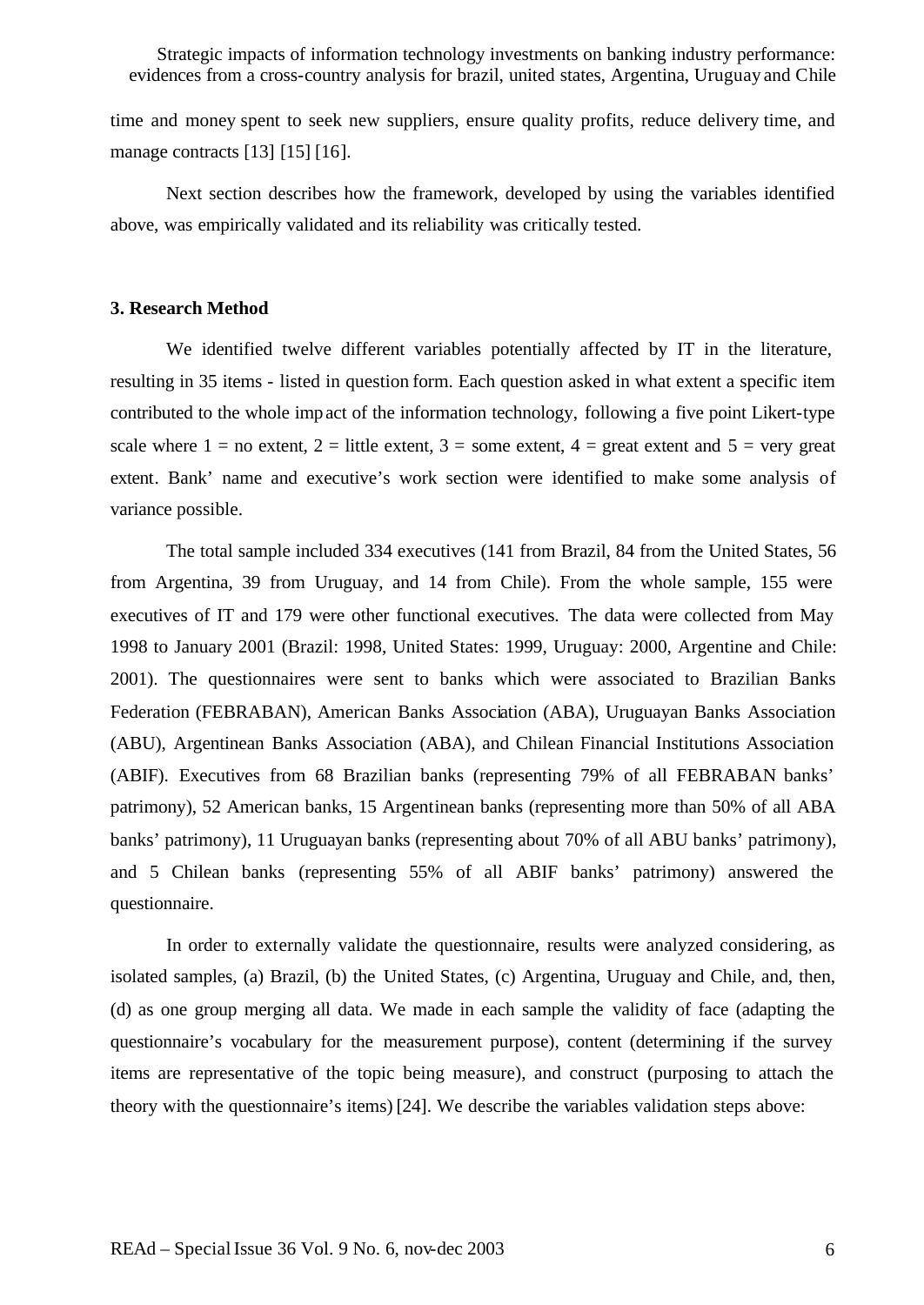## **Brazilian Sample**

The original version of the questionnaire was done in Portuguese. To validate it, the questions were first evaluated for persons with no specialized training, and then for some FEBRABAN executives. An internal consistency analysis was performed for the overall model and its twelve variables by computing the Cronbach's alpha reliability coefficients. The alpha coefficient scores for the overall model ranged from .71 to .95, and the 35-item questionnaire's alpha presented coefficient .90.

## **American Sample**

First, the questionnaire was translated from Portuguese to English, and then it was re-translated to Portuguese (back translation process) [25]. After that, some MBA students from University of Texas evaluated the 35-item questionnaire. The alpha coefficient scores for the overall model in the American sample ranged from .61 to .83, and the 35-item questionnaire's alpha presented coefficient .95.

## **Argentinean, Uruguayan, and Chilean Sample**

We made the back translation process with Portuguese and Spanish speakers. After that, a Spanish professor from *Universidad de la República* (Montevideo, Uruguay) looked over the questionnaire. In Argentine and Chile, the same review was done with banking executives. The internal consistency analysis presented alpha coefficient scores ranging from .44 to .76, and the 35-item questionnaire's alpha presented coefficient .92. The predefined cut-point was .50, so we eliminated two variables – *Internationalization*, and *Collecting Costs and Switching Costs* – and one item from *Interorganizational Efficiency* to get better its performance. The new alpha coefficient scores for the overall model ranged from .52 to .76, and the 29-item questionnaire's alpha presented coefficient .91.

## **Brazilian, American, Argentinean, Uruguayan, and Chilean Sample**

Before analyzing the sample as one group merging all data, we assessed the variable *Interorganizational Efficiency* in Brazilian and American samples to assure the comparison between the five countries. In both samples, the scores were worse (decreasing from .91 to .82 in the Brazilian sample and from .78 to .62 in the American sample), although they had been superior to the established point-cut. We considered ten variables and 29 items to evaluate all samples. The variables were evaluated using Cronbach's alpha reliability coefficients (Table 1) and principal components analysis (Table 2).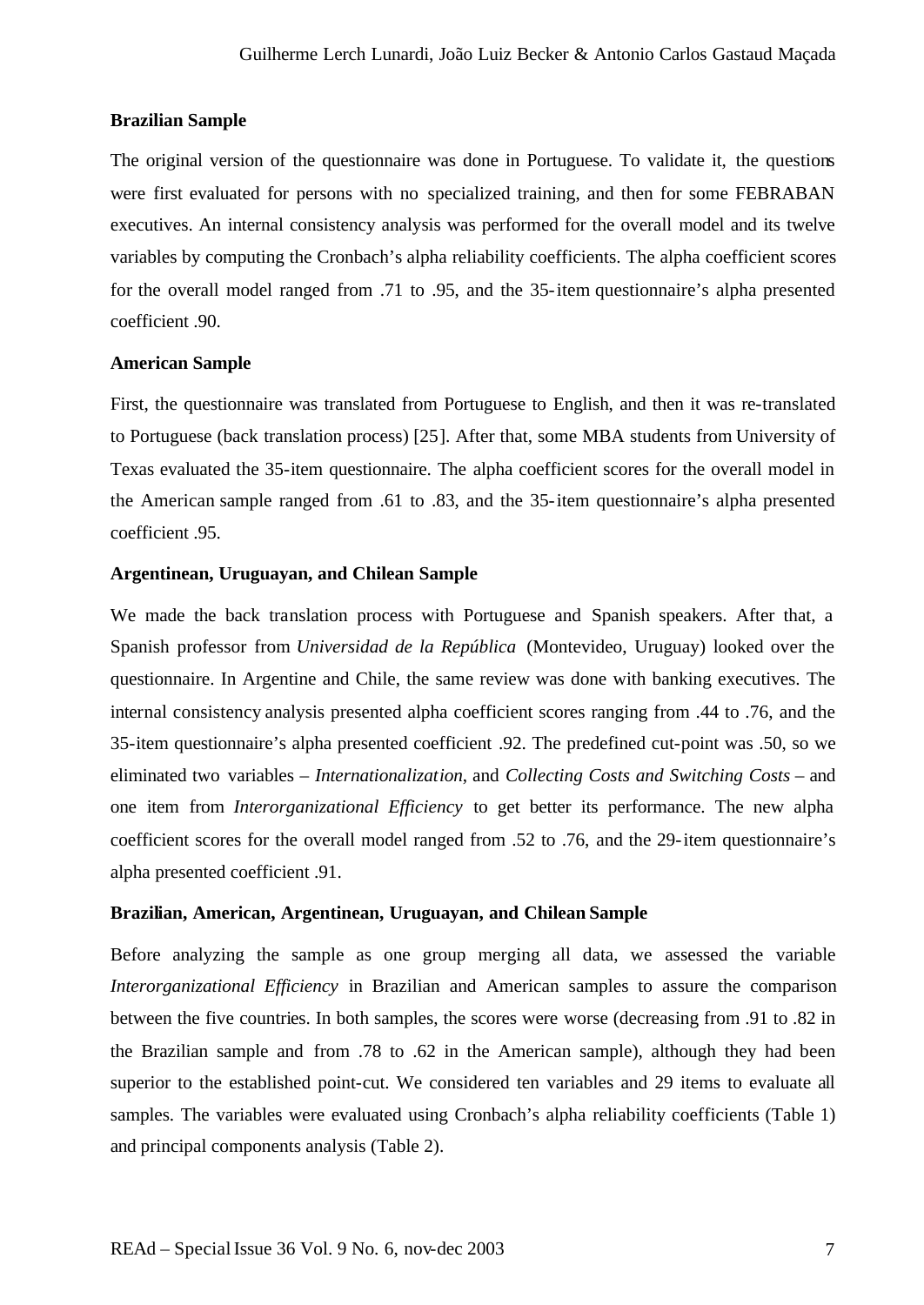| <b>Variables</b>                         | <b>Entire</b><br><b>Sample</b> | <b>Brazil</b> | <b>United</b><br><b>States</b> | Argentina, Chile,<br>and Uruguay |
|------------------------------------------|--------------------------------|---------------|--------------------------------|----------------------------------|
| 1. Suppliers                             | .81                            | .93           | .84                            | .53                              |
| 2. Pricing                               | .78                            | .90           | .68                            | .71                              |
| 3. Borrowers                             | .77                            | .80           | .78                            | .68                              |
| 4. Government and Country Requirements   | .74                            | .72           | .77                            | .63                              |
| 5. Cost Structure and Capacity           | .66                            | .72           | .61                            | .63                              |
| 6. Products and Services                 | .71                            | .86           | .69                            | .52                              |
| 7. Interorganizational Co-ordination     | .71                            | .73           | .77                            | .61                              |
| 8. Interorganizational Efficiency        | .71                            | .82           | .62                            | .58                              |
| 9. Competition                           | .76                            | .85           | .78                            | .63                              |
| 10. Internal Organizational Efficiency   | .76                            | .78           | .74                            | .76                              |
| 11. Internationalization                 |                                |               |                                |                                  |
| 12. Collecting Costs and Switching Costs |                                |               | ---                            |                                  |
| 29-item-questionnaire                    | .91                            | .83           | .94                            | .92                              |

Table 1- Cronbach's alpha reliability coefficients

The alpha coefficient scores for the overall model ranged from .66 to .81, and the 29-item questionnaire's alpha presented coefficient .91. The factor analysis confirmed completeness nine from ten variables, explaining 69.88% of the original measures' variations.

|  |  |  | Table 2 – Principal Components Analysis |  |
|--|--|--|-----------------------------------------|--|
|--|--|--|-----------------------------------------|--|

| <b>Indicadores</b>                              | F1     | F2  | F <sub>3</sub> | F4  | F5  | F6  | F7  | F8  | F9 | <b>F10</b> |
|-------------------------------------------------|--------|-----|----------------|-----|-----|-----|-----|-----|----|------------|
| <b>Internal Organizational Efficiency (IOE)</b> |        |     |                |     |     |     |     |     |    |            |
| IOE1                                            | .40    |     |                |     |     |     |     |     |    |            |
| IOE <sub>2</sub>                                | .52    |     |                |     |     |     |     |     |    |            |
| IOE3                                            | .60    |     |                |     |     |     |     |     |    |            |
| IOE4                                            | .60    |     |                |     |     |     |     |     |    |            |
| IOE5                                            | .59    |     |                |     |     |     |     |     |    |            |
| SCS3                                            | $.68*$ |     |                |     |     |     |     |     |    |            |
| SCS4                                            | $.70*$ |     |                |     |     |     |     |     |    |            |
| <b>Suppliers (SUP)</b>                          |        |     |                |     |     |     |     |     |    |            |
| SUP <sub>1</sub>                                |        | .82 |                |     |     |     |     |     |    |            |
| SUP <sub>2</sub>                                |        | .82 |                |     |     |     |     |     |    |            |
| SUP <sub>3</sub>                                |        | .72 |                |     |     |     |     |     |    |            |
| <b>Government and Country Requirements</b>      |        |     |                |     |     |     |     |     |    |            |
| (GCR)                                           |        |     |                |     |     |     |     |     |    |            |
| GCR1                                            |        |     | .70            |     |     |     |     |     |    |            |
| GCR <sub>2</sub>                                |        |     | .81            |     |     |     |     |     |    |            |
| GCR <sub>3</sub>                                |        |     | .66            |     |     |     |     |     |    |            |
| <b>Borrowers</b> (BOR)                          |        |     |                |     |     |     |     |     |    |            |
| BOR <sub>1</sub>                                |        |     |                | .85 |     |     |     |     |    |            |
| BOR <sub>2</sub>                                |        |     |                | .67 |     |     |     |     |    |            |
| BOR3                                            |        |     |                | .71 |     |     |     |     |    |            |
| <b>Products and Services (P&amp;S)</b>          |        |     |                |     |     |     |     |     |    |            |
| PS1                                             |        |     |                |     | .71 |     |     |     |    |            |
| PS <sub>2</sub>                                 |        |     |                |     | .81 |     |     |     |    |            |
| PS3                                             |        |     |                |     | .68 |     |     |     |    |            |
| <b>Pricing (PRI)</b>                            |        |     |                |     |     |     |     |     |    |            |
| PRI1                                            |        |     |                |     |     | .86 |     |     |    |            |
| PRI <sub>2</sub>                                |        |     |                |     |     | .78 |     |     |    |            |
| <b>Competition (COM)</b>                        |        |     |                |     |     |     |     |     |    |            |
| COM1                                            |        |     |                |     |     |     | .84 |     |    |            |
| COM <sub>2</sub>                                |        |     |                |     |     |     | .81 |     |    |            |
| <b>Interorganizational Co-ordination (ICO)</b>  |        |     |                |     |     |     |     |     |    |            |
| ICO <sub>1</sub>                                |        |     |                |     |     |     |     | .52 |    |            |
| ICO <sub>2</sub>                                |        |     |                |     |     |     |     | .72 |    |            |
| Interorganizacional Efficiency (IE)             |        |     |                |     |     |     |     |     |    |            |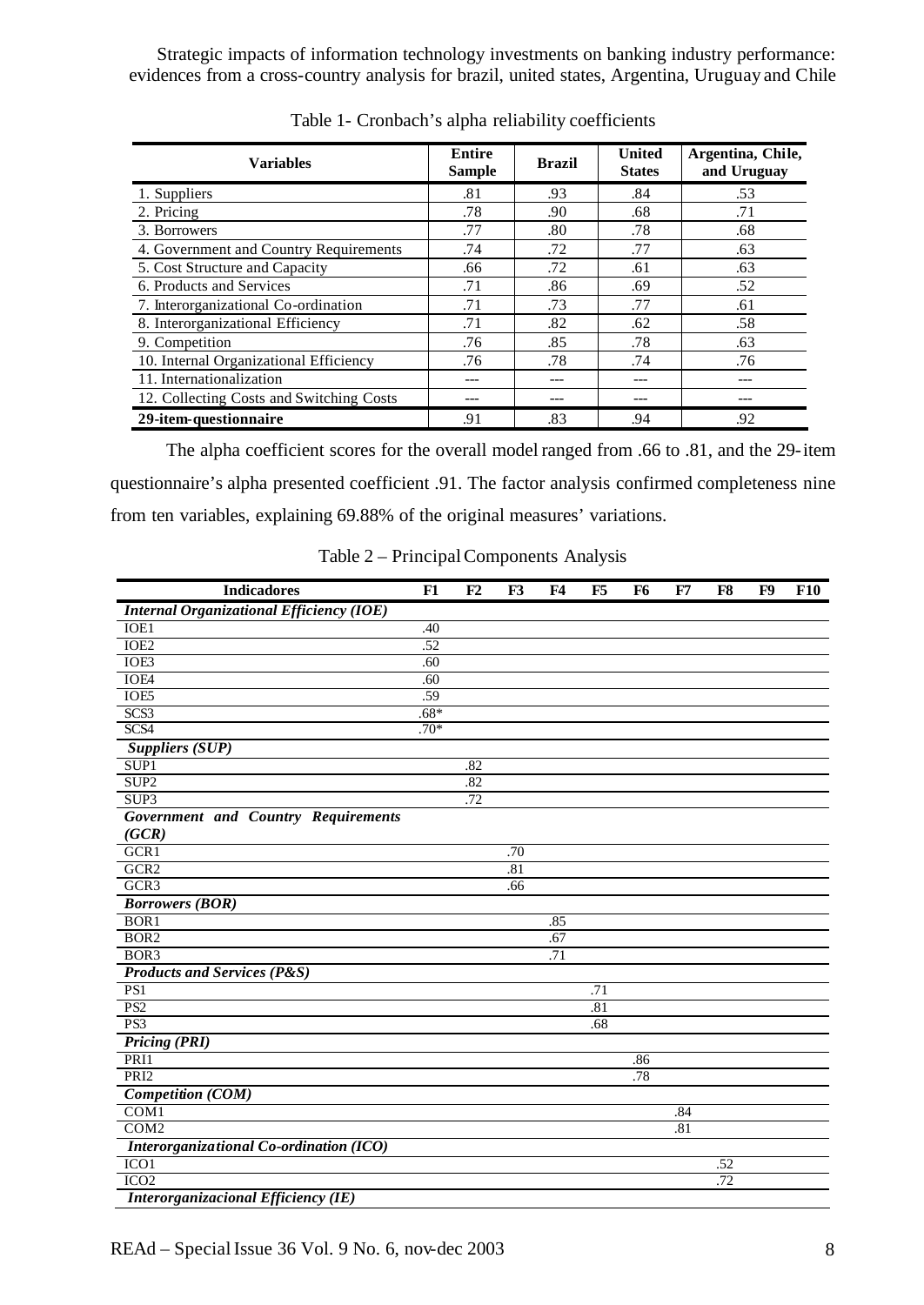| IE <sub>2</sub>                          | $\sim$ |
|------------------------------------------|--------|
| <b>Cost Structure and Capacity (CSC)</b> |        |
| CSC:                                     | 50.    |
| $\sim$                                   |        |

\* Items moved to *Cost Structure and Capacity (CSC)*

The validation process (validity of face, content, construct, and reliability analysis) assumed in this study attended the recommendations suggested by Straub [26] to validate questionnaires to be used in empirical surveys. After the assessments, a comprehensive model for measuring the potential effect of IT on strategic variables is suggested (see Figure 1). The framework consists of ten validated variables and 29 items (see Appendix A).

Figure 1 – Framework for measuring the impact of IT on organizational strategic variables



#### **4. Results**

The ten variables were classified according to the intensity of IT effects (see Table 3). The student *t* test (to paired samples) was accomplished to compare the means of two variables for a single group. Therefore, it was possible rank them (see Table 4). *Competition*, *Products and Services*, and *Borrowers (Customers)* were indicated like the main strategic variables affected by IT. The banking industry, extremely competitive, has been dependant of IT to differentiate its products and services, establish its market shares, and provide products/services before its competitors. Brazilian banks, for example, have developed a bt of automatic services like toll free-telephone line, multimedia, home banking, and ATM with more functions instead of only queries and investments [8]. IT has been used to catch and maint ain customers; its huge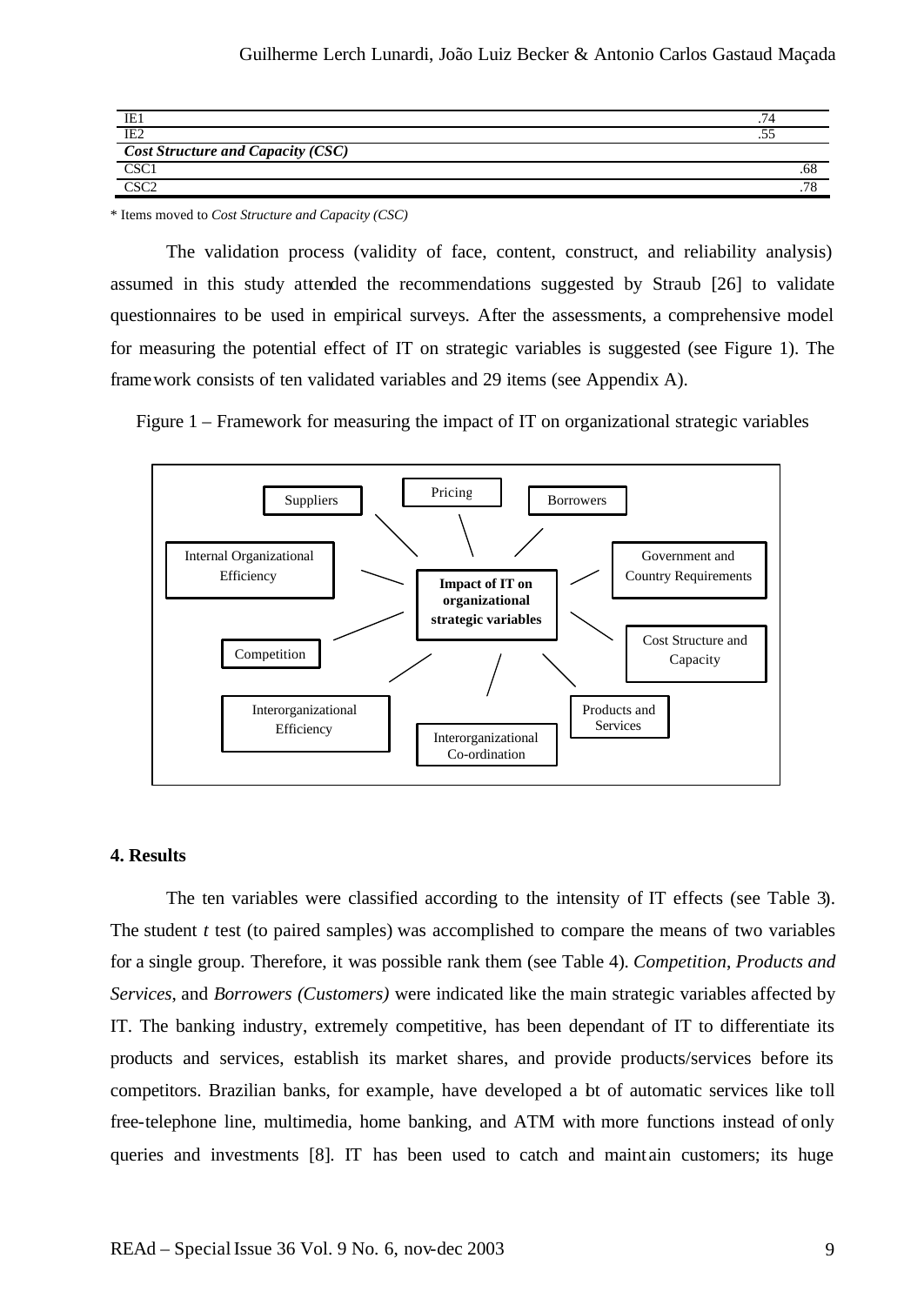investments in electronic devices have tried increasing the volume of services, facilitating and providing better customer services.

| <b>Variables</b>                             | <b>ALL</b> | <b>BRA</b> | <b>USA</b> | $\bf{ARG}$ | <b>CHI</b> | <b>URU</b> |
|----------------------------------------------|------------|------------|------------|------------|------------|------------|
| 1. Competition (COM)                         | 4,31       | 4,52       | 4,09       | 4,33       | 4,11       | 4,09       |
| 2. Products and Services (P&S)               | 4,30       | 4,35       | 4,08       | 4,39       | 4,83       | 4,32       |
| 3. Borrowers (BOR)                           | 4,26       | 4,38       | 3,94       | 4,27       | 4,36       | 4,44       |
| 4. Suppliers (SUP)                           | 4.06       | 4,15       | 3,85       | 4,19       | 3,95       | 4,00       |
| 5. Interorganizational Efficiency (IE)       | 4,02       | 4,33       | 3,72       | 3,88       | 4,11       | 3,67       |
| 6. Internal Organizational Efficiency (IOE)  | 4,01       | 4,06       | 3,93       | 3.99       | 4,02       | 4,03       |
| 7. Government and Country Requirements (GCR) | 4,01       | 4,49       | 3,79       | 3,59       | 3,79       | 3,42       |
| 8. Interorganizational Co-ordination (ICO)   | 3.97       | 4.06       | 3,76       | 4,16       | 4,29       | 3,70       |
| 9. Pricing (PRI)                             | 3.94       | 4,28       | 3,84       | 3,51       | 4,04       | 3,53       |
| 10. Cost Structure and Capacity (CSC)        | 3,85       | 3,90       | 3,79       | 3,90       | 3,67       | 3,80       |
| Questionnaire                                | 4,07       | 4,25       | 3,88       | 4,02       | 4,12       | 3,91       |

Table 3 - Impact of IT in the organizational strategic variables

*Pricing* and *Cost Structure and Capacity* are the variables less affected by IT. It is clear that IT has helped and interfered to formulate prices and provide information about products and services which any bank commerce. A study made by American Banks Association indicated that one ATM transaction cost US\$ 0.27, while the same transaction made by a clerk cost US\$ 1.27 [27]. This kind of information is important and can be very useful but, often, the price of a service or product has been influenced by market or government forces, determining its fares and taxes. Regarding cost structure and capacity, although the investments in ATMs have increased in the last few years (e.g. Argentina: 53% from 1998 to 1999 [28], Brazil: 32.6% in the same period [7], and Chile: 13.6% in the same period [29]), banking executives have justified them because banking industry has showed extremely competitive.

| <b>Ranking</b> | <b>Variables</b> | <b>COM</b> | P&S       | <b>BOR</b> | <b>SUP</b> | IE        | <b>IOE</b> | <b>GCR</b> | <b>ICO</b> | <b>PRI</b> | $\bf CSC$ |
|----------------|------------------|------------|-----------|------------|------------|-----------|------------|------------|------------|------------|-----------|
|                | <b>COM</b>       | 4,31       | <b>NS</b> | <b>NS</b>  | S          | S         | S          | S          | S          | S          | S         |
|                | P&S              | <b>NS</b>  | 4,30      | <b>NS</b>  | S          | S         | S          | S          | S          | S          | S         |
|                | <b>BOR</b>       | <b>NS</b>  | <b>NS</b> | 4,26       | S          | S         | S          | S          | S          | S          | S         |
| $\overline{c}$ | <b>SUP</b>       | S          | S         | S          | 4,06       | <b>NS</b> | <b>NS</b>  | <b>NS</b>  | <b>NS</b>  | S          | S         |
|                | IE               | S          | S         | S          | <b>NS</b>  | 4,02      | <b>NS</b>  | <b>NS</b>  | <b>NS</b>  | NS         | S         |
|                | <b>IOE</b>       | S          | S         | S          | <b>NS</b>  | <b>NS</b> | 4,01       | <b>NS</b>  | <b>NS</b>  | <b>NS</b>  | S         |
|                | <b>GCR</b>       | S          | S         | S          | <b>NS</b>  | <b>NS</b> | <b>NS</b>  | 4,01       | <b>NS</b>  | <b>NS</b>  | S         |
|                | <b>ICO</b>       | S          | S         | S          | <b>NS</b>  | <b>NS</b> | <b>NS</b>  | <b>NS</b>  | 3,97       | <b>NS</b>  | S         |
| 3              | PRI              | S          | S         | S          | S          | <b>NS</b> | <b>NS</b>  | NS         | NS         | 3,94       | <b>NS</b> |
|                | <b>CSC</b>       | S          | S         | S          | S          | S         | S          | S          | S          | <b>NS</b>  | 3,85      |

Table 4 - Ranking of organizational strategic variables which are affected by IT

S: Statistic Significant ( $p < .05$ ) NS: Non-statistic Significant ( $p > .05$ )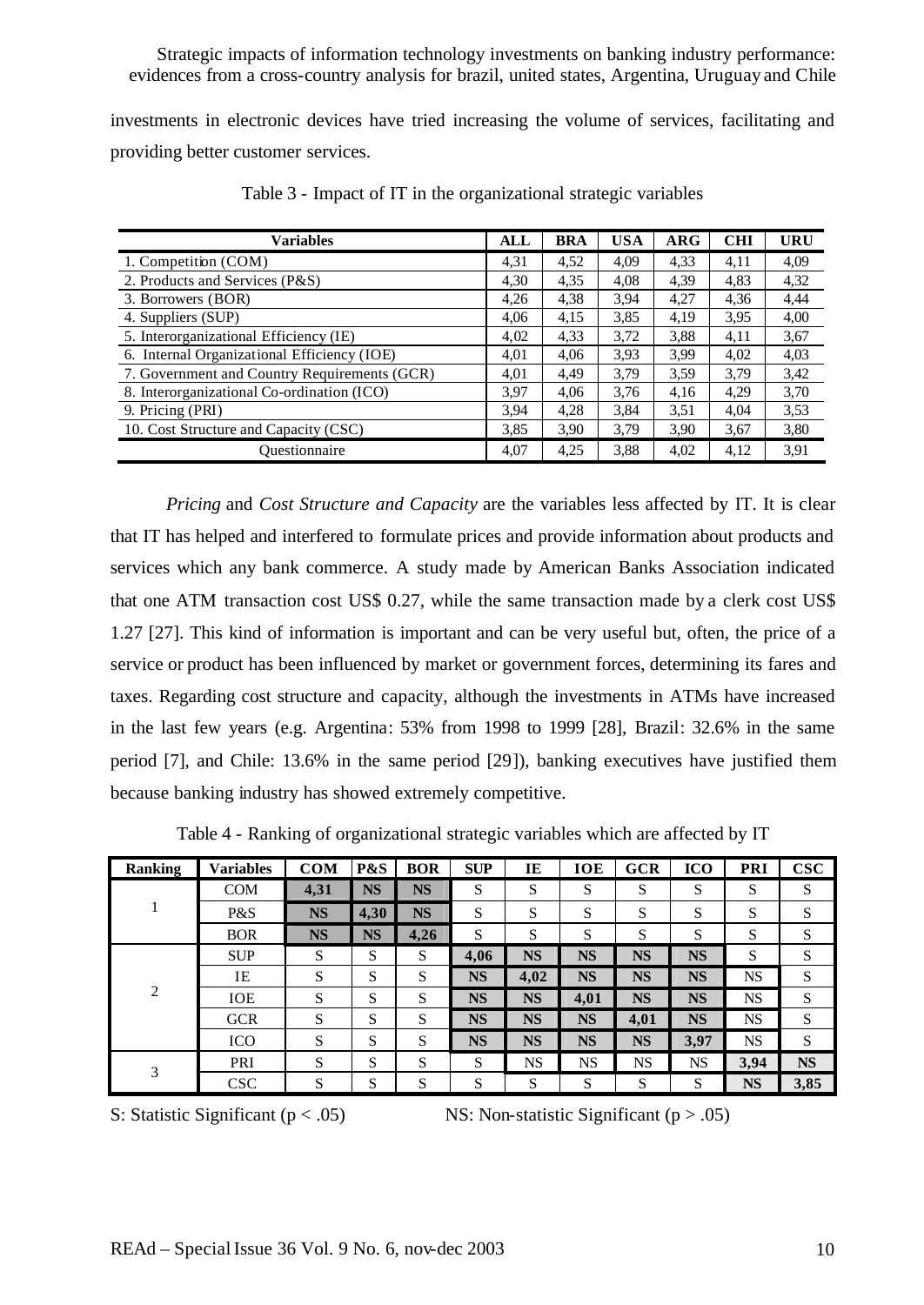In order to detect similar and distinct perceptions among the different countries' managers (Brazilian, American, Argentinean, Uruguayan and Chilean), we considered the *t*  values ( $p < .05$ ) to compare the ten variables. An analysis of variance (ANOVA) was done and we found that only *Cost Structure and Capacity* and *Internal Organizational Efficiency* presented no different perception among the five countries' managers (Table 5).

Table 5 – Analysis of Variance among Brazilian, American, Argentinean, Uruguayan, and Chilean executives

| Variable                                     | N   | F      | D     |
|----------------------------------------------|-----|--------|-------|
| 1. Borrowers (BOR)                           | 332 | 7,878  | 0.000 |
| 2. Competition (COM)                         | 332 | 7,099  | 0.000 |
| 3. Suppliers (SUP)                           | 332 | 2,654  | 0.033 |
| 4. Products and Services (P&S)               | 333 | 5,566  | 0.000 |
| 5. Cost Structure and Capacity (CSC)         | 332 | 0,769  | 0,546 |
| 6. Internal Organizational Efficiency (IOE)  | 333 | 0.635  | 0.638 |
| 7. Interorganizational Efficiency (IE)       | 332 | 11,398 | 0.000 |
| 8. Pricing (PRI)                             | 331 | 12,220 | 0,000 |
| 9. Government and Country Requirements (GCR) | 332 | 30,542 | 0.000 |
| 10. Interorganizational Co-ordination (ICO)  | 332 | 4,715  | 0,001 |

For the other eight variables we made a deeper analysis intending to find out which countries were responsible for these differences. To consider different countries with the same perception we used the *t* value ( $p < .05$ ) between the closest countries' mean (when the *t* value was higher than .05, these countries were grouped in the same one). This procedure *post hoc* follows the same cluster analysis' logic; however, the first one considers the country as the only segmentation criteria [30]. The Table 6 presents the ten variables with their respective countries' groups.

Table 6 – Similar Perception Groups regarding the strategic impacts of IT

|                         |      | <b>SUP</b><br>ICO<br>P&S<br><b>COM</b><br><b>BOW</b><br>IE |        |      |      | PRI  |      | <b>GCR</b> |      |      |      |      |      |      |      |        |        |      |  |        |  |               |  |        |  |  |               |  |
|-------------------------|------|------------------------------------------------------------|--------|------|------|------|------|------------|------|------|------|------|------|------|------|--------|--------|------|--|--------|--|---------------|--|--------|--|--|---------------|--|
|                         |      | Groups                                                     | Groups |      |      |      |      |            |      |      |      |      |      |      |      | Groups | Groups |      |  | Groups |  | <b>Groups</b> |  | Groups |  |  | <b>Groups</b> |  |
|                         |      |                                                            |        |      |      |      |      |            |      |      |      |      |      |      |      |        |        |      |  |        |  |               |  |        |  |  |               |  |
| <b>Brazil</b>           |      | 4,15                                                       |        | 4,52 |      | 4,38 |      | 4,06       |      | 4,35 |      |      | 4,33 |      |      | 4,28   |        | 4,49 |  |        |  |               |  |        |  |  |               |  |
| United<br><b>States</b> | 3,85 |                                                            | 4,09   |      | 3,94 |      | 3,76 |            | 4,08 |      |      | 3,72 |      |      | 3,84 |        | 3,79   |      |  |        |  |               |  |        |  |  |               |  |
| Argentina               |      | 4,19                                                       |        | 4,33 |      | 4,27 |      | 4.16       |      | 4,39 |      | 3,88 |      | 3,51 |      |        | 3.59   |      |  |        |  |               |  |        |  |  |               |  |
| Chile                   | 3,95 |                                                            | 4,11   |      |      | 4,36 |      | 4,29       |      |      | 4,83 |      | 4.1  |      | 4,04 |        | 3,79   |      |  |        |  |               |  |        |  |  |               |  |
| Urugua y                | 4,00 |                                                            | 4,09   |      |      | 4,44 | 3,70 |            |      | 4,32 |      | 3,67 |      | 3,53 |      |        | 3,42   |      |  |        |  |               |  |        |  |  |               |  |
| Groups                  | 3,90 | 4,17                                                       | 4,09   | 4.47 | 3.94 | 4,36 | 3,74 | 4.10       | 4,08 | 4,35 | 4,83 | 3.76 | 4.3' | 3,52 | 3,87 | 4,28   | 3,66   | 4,49 |  |        |  |               |  |        |  |  |               |  |
| Total                   |      | 4,06                                                       | 4,31   |      | 4,26 |      |      | 3,97       |      | 4,30 |      | 4,02 |      |      | 3,94 |        | 4,01   |      |  |        |  |               |  |        |  |  |               |  |

Regarding the number of similarities between samples, we observed that Argentinean and Uruguayan, American and Uruguayan, and Brazilian and Argentinean executives have a very similar perception of IT impacts on banks (7 variables with no statistic difference). The similar perception between Argentinean and Uruguayan's executives is not surprising, considering that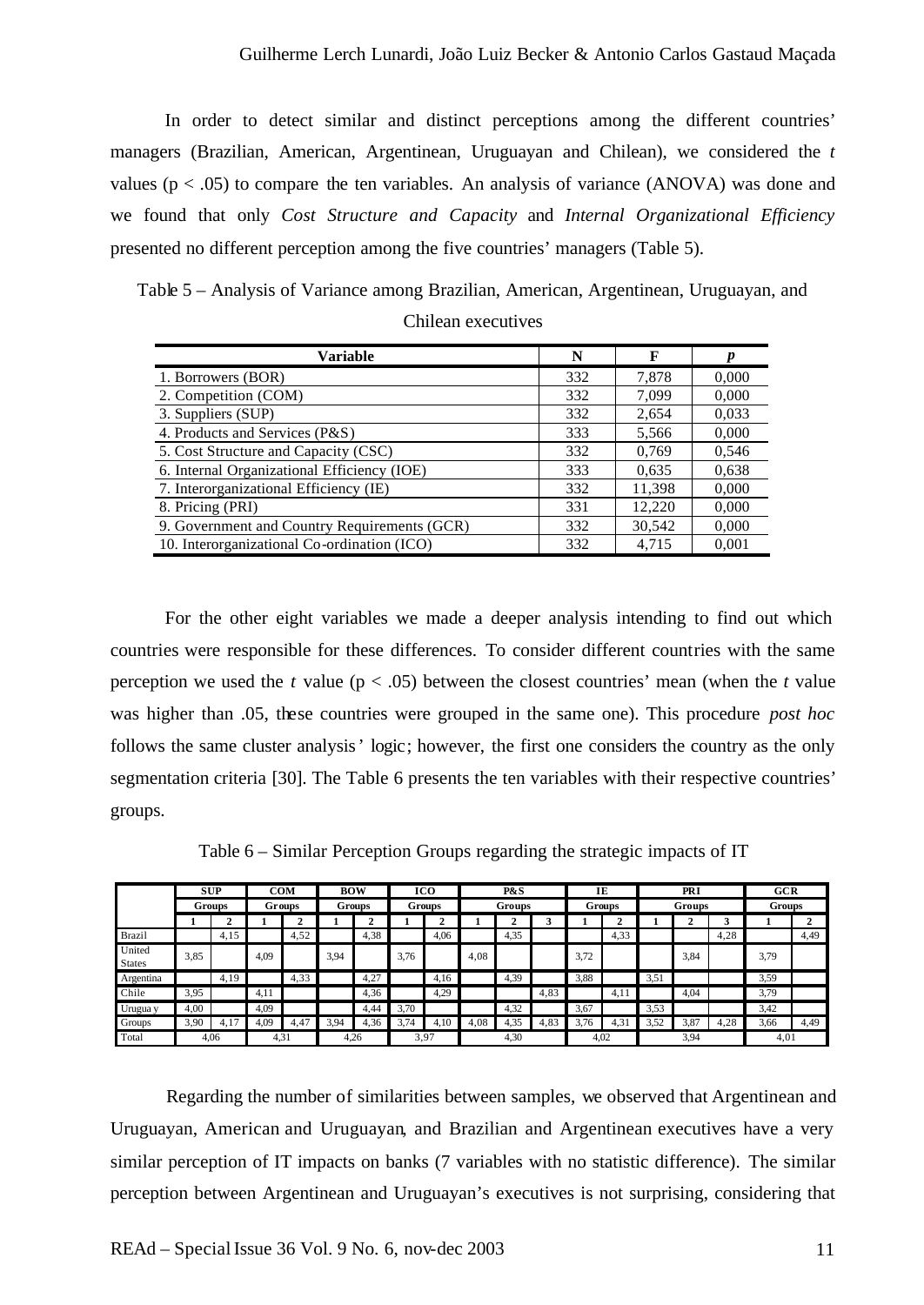their capitals are geographically close, their base economies are comparable (e.g. agriculture), and their history and colonization are compatible. Concerning the United States and Uruguay, what we can conjecture is that the most important banks in Uruguay have their headquarters in the United States, and that is why they probably adopt the same management strategies [31] [32]. Montevideo is considered a very important financial center in South America, receiving a lot of foreign money from different investors. Last, concerning Brazil and Argentina, they have very similar social, politic, and economic situations (established inflation, recession period, unemployment rates, and they are the most important countries from "Mercosul" trade deal) [8] [33]. Furthermore, the biggest Brazilian and Argentinean banks have important branches operating in both countries.

On the other hand, Brazilian and American executives present distinct perception (only two variables with no statistic difference). In general, Brazilian executives perceive the strategic impacts of IT more intensively than Americans.

#### **5. Final Remarks**

IT has influenced the banking business processes, modifying and adding value to its products and services. The computer has practiced a large impact on banking operations, being one of the most automated industries in the world. However, the investments done in technology are making conventional branch structures too expensive. Thus, evaluating the real effects of IT in the corporate strategy becomes a key driver to banking executives.

We proposed and validated a framework to analyze the strategic IT effects in the banks. Besides, this study indicated and evaluated the effects of IT on banking industry, through a cross-country analysis for Brazil, United States, Argentina, Uruguay, and Chile, as perceived by their executives. We concluded that Competition, Products and Services, and Borrowers (customers) are the main strategic variables affected by IT. In this view, IT enables business strategies and allows the banks to adopt a stronger competitive posture [34]. *Pricing* and *Cost Structure and Capacity* are the strategic variables less affected by IT.

Comparing the perceptions among the different countries' managers, we found that Argentinean and Uruguayan, American and Uruguayan, and Brazilian and Argentinean executives have a very similar perception of IT impacts on banks; on the other hand, Brazilian and American executives present distinct perception.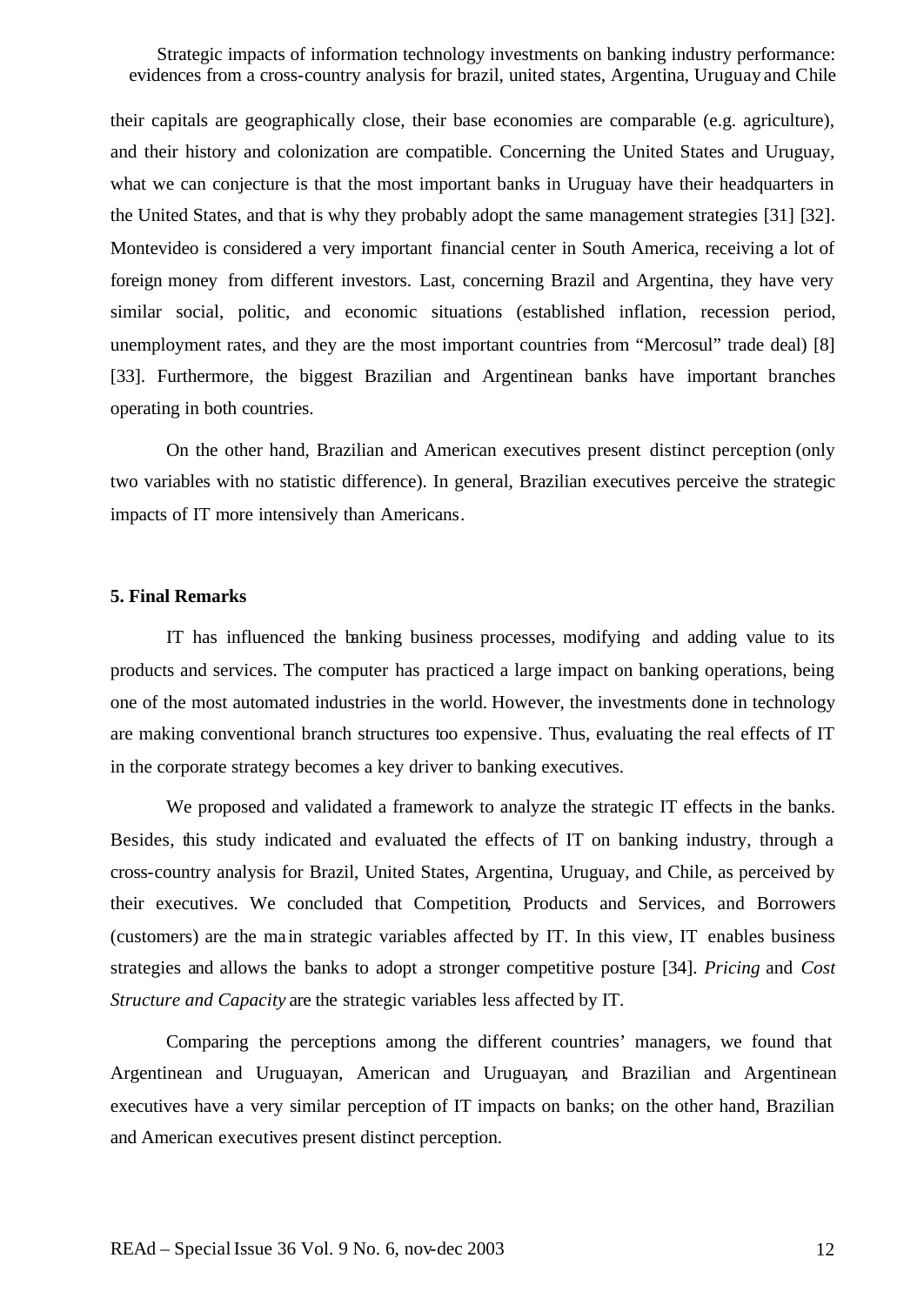Some cautions should accompany the conclusions of this study. First, its data were collected in different periods (started in May 1998 and finished in January 2001). This happened because Brazilian and American data had made part of a preliminary study, validating Maçada & Becker's framework. Besides, the results should be interpreted carefully because of the relatively small sample size, especially in Chile and Uruguay. We hope this study supports banking executives to plan IT strategies, their implementation and to evaluate their use.

#### **6. References**

[1] Wang C, Gopal R, Zionts S. Use of data envelopment analysis in assessing information technology impact on firm performance. Annals of Operations Research. Baltzer Science Publishers, 73, 1997, 191-213.

[2] Lucas Jr. H. Information Technology and the Productivity Paradox: assessing the value of investing in IT, New York: Oxford University Press, 1999.

[3] Mahmood M, Mann G. Special issue: impacts of information technology investments on organizational performance. Journal of Management Information Systems, 16 (4), Spring 2000.

[4] Maçada A, Becker J. A validação de um modelo de análise de eficiência de investimentos estratégicos em TI. Annals of XXXI SBPO, Brazil, 1999.

[5] Dedrick J, Gurbaxani, V, Kraemer, K. Information Technology and Economic performance: a critical review of the empirical evidence. ACM Computing Surveys, 35 (1), March 2003.

[6] Kempis R, Ringbeck J, Augustin R, Bulk G, Hofener C, Trenkel-Bogle B. Do IT Smart: Seven Rules for Superior Information Technology Performance, New York: The Free Press, 1999.

[7] Febraban. XII Congresso e Exposição de Tecnologia da Informação das Instituições Financeiras. Brazil, 2002.

[8] Lara F, Perdomo J, Jiménez J. Informe sobre el desarrollo y tendencias de la tecnologia en la industria de servicios financieros en America Latina. Colombia: Felaban, 1999.

[9] Strassman P. The Squandered Computer: evaluating the business alignment of information technology. The Information Economics Press, 1997.

[10] Maçada A, Becker J. Modelo para avaliar o impacto da Tecnologia da Informação (TI) nas variáveis estratégicas dos bancos brasileiros. Annals of XXII ENANPAD, Brazil, 1998.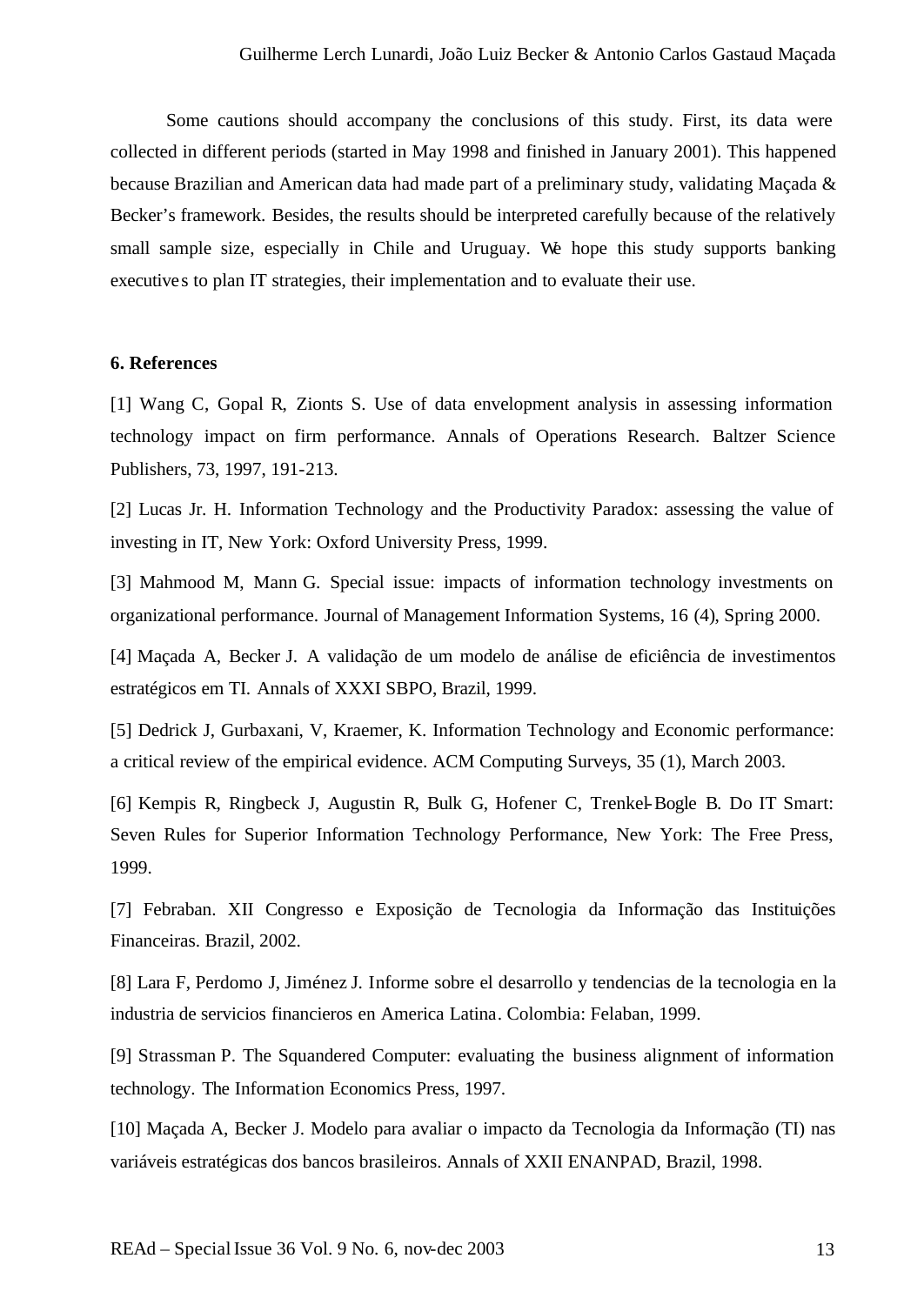[11] Mahmood M, Soon S. A comprehensive model for measuring the potential impact of information technology on organizational strategic variables. Decision Sciences, 22 (4), 1991.

[12] Palvia P. Developing a model of the global and strategic impact of information technology. Information and Management, 32, 1997.

[13] Clemons E. Information systems for sustainable competitive advantage. Information and Management, 11, 1986.

[14] Rackoff N, Wiseman C, Ulrick W. Information systems for competitive advantage: implementation of a planning process. MIS Quarterly, 9 (4), 1985.

[15] O'Brien J. Management information systems: managing information technology in the internet worked enterprise. New York: McGraw-Hill, 4<sup>th</sup> ed., 1999.

[16] Laudon K, Laudon J. Sistemas de informação: com internet. Rio de Janeiro: LTC, 1999.

[17] Turban E, McLean E, Wetherbe J. Information technology for management: making connections for strategic advantage. John Wiley & Sons,  $2<sup>nd</sup>$  ed., 1999.

[18] Beath C, Ives B. Competitive information systems in support of pricing. MIS Quarterly, 13 (1), 1986.

[19] Cash J, Kosinsky B. IS redraws competitive boundaries. Harvard Business Review, 63 (2), 1985.

[20] Porter M, Millar V. How information gives you competitive advantage. Harvard Business Review, July-August 1985.

[21] Stair R, Reynolds G. Princípios de Sistemas de Informação: uma abordagem gerencial, 4<sup>th</sup> ed., Rio de Janeiro: LTC – Livros Técnicos e Científicos, 1998.

[22] Schultheis R, Summer M. Management information systems: the manager's view,  $3<sup>rd</sup>$  ed., EUA: Richard D. Irwin, 1995.

[23] Sijbrands S, Eppink D. The internationalization of Dutch banks: a new beginning? Long Range Planning, 27 (4), Holland, August 1994.

[24] Litwin M. How to measure survey reliability and validity. California: SAGE Publications, 1995.

[25] Ishman M. Measuring information success at the individual level in cross-cultural environments. Information Resources Management Journal, 9 (4), Fall 1996.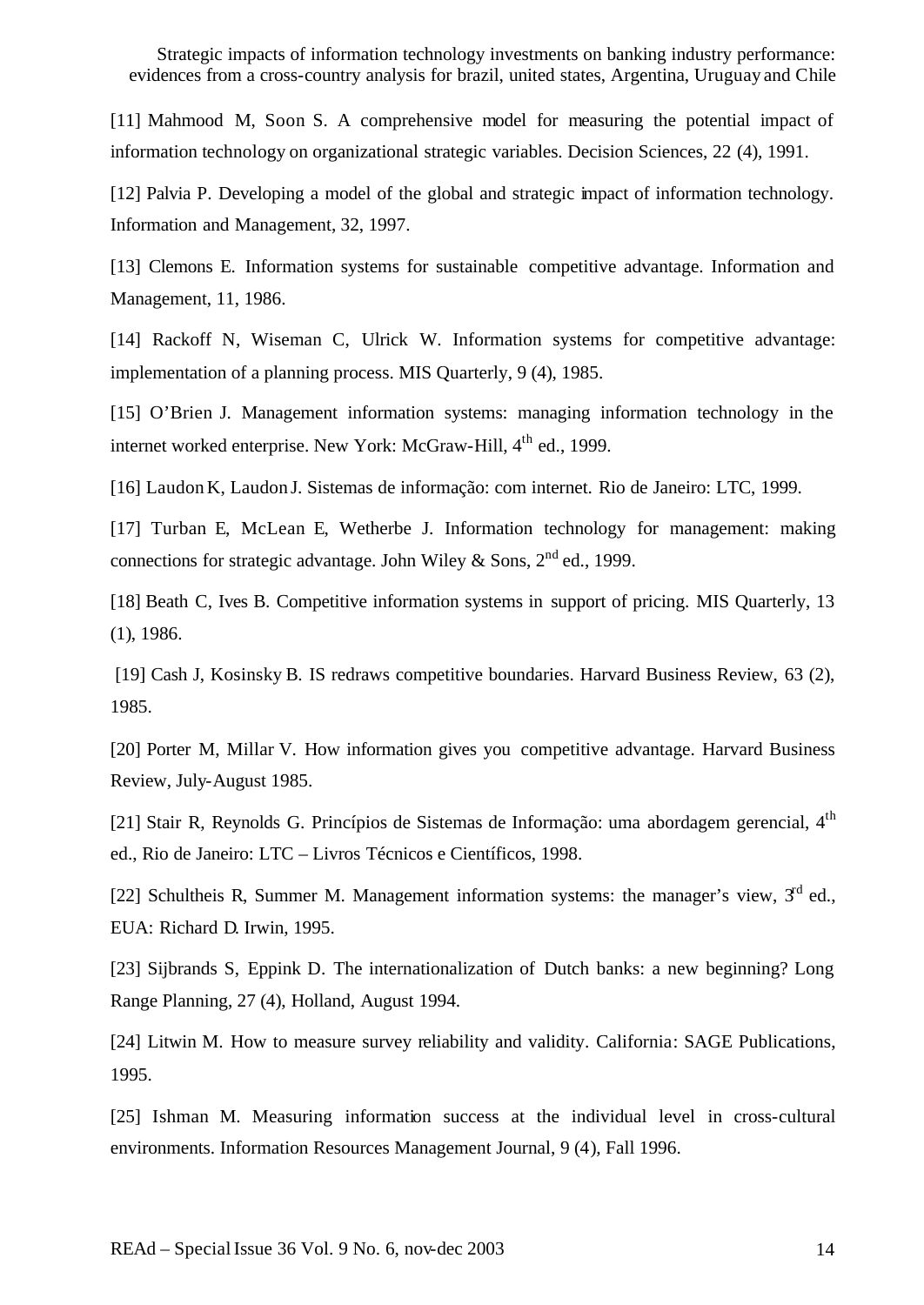[26] Straub D. The effect of culture on IT diffusion: e-mail and fax in Japan and the US. Information Systems Research, 5 (1), 1994.

[27] Morisi T. Commercial banking transformed by computer technology. Monthly Labor Review, August 1996.

[28] Banco Central de la Republica Argentina. La evolución del Sistema Financiero. Buenos Aires, 2000.

[29] Superintendencia de Bancos e Instituciones Financieras de Chile, Información Financiera: diciembre de 1999, 2000.

[30] LUNARDI G. Os efeitos da tecnologia de informação (TI) nas variáveis estratégicas organizacionais da indústria bancária: estudo comparativo entre alguns países da América. Dissertação de Mestrado. Porto Alegre: PPGA/EA/UFRGS, 2001.

[31] Dawn M. Banking and finance: the Switzerland of South America. Institutional Investor. New York, 1998.

[32] Asociacion de Bancos del Uruguay. Memoria del Consejo Directivo: 53o Ejercicio. Uruguay, 1999.

[33] Becker G. It's time for NAFTA to look farther South. Business week. USA, January 8th 2001.

[34] Bergeron, F, Raymond, L, Rivard, S. Fit in strategic information technology management research: an empirical comparison of perspectives. Omega, 29, 2001.

## **Appendix A**

|                                       | To what extent do you think information technology does                                       |  |  |  |  |  |
|---------------------------------------|-----------------------------------------------------------------------------------------------|--|--|--|--|--|
| <b>I. Borrowers (Customers) – BOR</b> |                                                                                               |  |  |  |  |  |
| BOR <sub>1</sub>                      | Make the products/services data base available to borrowers.                                  |  |  |  |  |  |
| BOR <sub>2</sub>                      | Help banks in negotiations with major borrowers by offering information systems about them.   |  |  |  |  |  |
| BOR <sub>3</sub>                      | Contribute towards banks offering managerial support to borrowers (for instance, collection,  |  |  |  |  |  |
|                                       | account balance control, etc.).                                                               |  |  |  |  |  |
| <b>II. Competition - COM</b>          |                                                                                               |  |  |  |  |  |
| COM1                                  | Support banks make their first strike against competitors (i.e., offer products/services that |  |  |  |  |  |
|                                       | their competitors cannot match).                                                              |  |  |  |  |  |
| COM <sub>2</sub>                      | Help banks provide products/services before their competitors do.                             |  |  |  |  |  |
| III. Suppliers (Customers) – SUP      |                                                                                               |  |  |  |  |  |
| SUP <sub>1</sub>                      | Reduce uncertainties during the processing time of product/services.                          |  |  |  |  |  |
| SUP <sub>2</sub>                      | Reduce transaction costs of bank by making processes for resource suppliers easier.           |  |  |  |  |  |